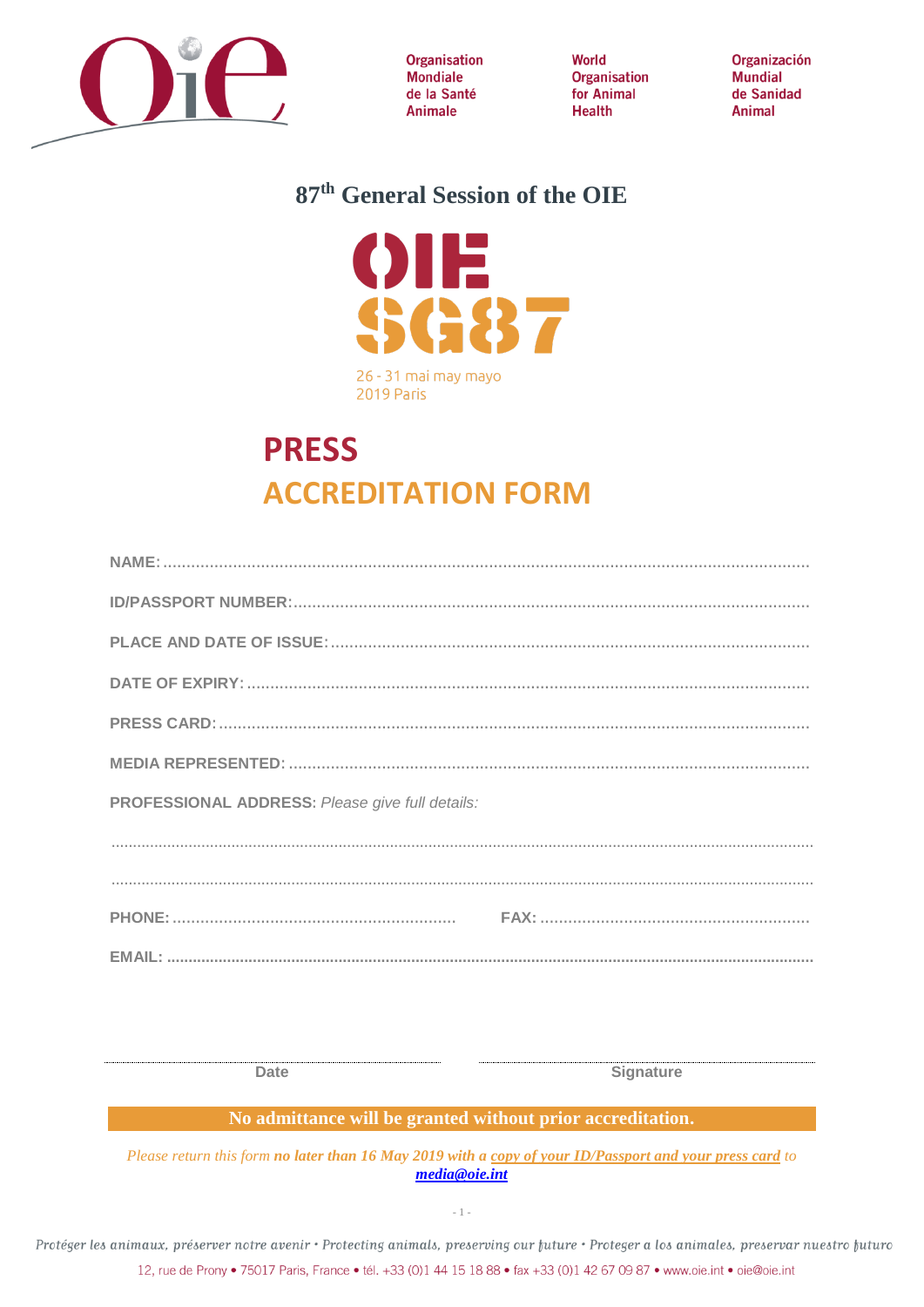## **REQUEST FOR AN INDIVIDUAL INTERVIEW**

Interviews with participants may be arranged, subject to availability, throughout the General Session, **by appointment only and with at least 48 hours' notice**.

### Sessions open to the press \*

| <b>SUNDAY</b><br><b>26 MAY</b>   | <b>FROM 2:30 PM</b>    | <b>OPENING CEREMONY FOLLOWED BY A COCKTAIL</b><br>With the intervention of Ministers from several Member Countries                                                                                                                                                                                                            |
|----------------------------------|------------------------|-------------------------------------------------------------------------------------------------------------------------------------------------------------------------------------------------------------------------------------------------------------------------------------------------------------------------------|
| <b>MONDAY</b><br>$27$ MAY        | $9:00 - 10:30$ AM      | ANNUAL REPORT OF THE DIRECTOR GENERAL ON THE ACTIVITIES OF THE OIE IN<br>2018                                                                                                                                                                                                                                                 |
|                                  | 11 AM - 12:30 PM       | TECHNICAL ITEM 1: HOW EXTERNAL FACTORS (E.G. CLIMATE CHANGE, CONFLICTS,<br>SOCIO-ECONOMICS, TRADING PATTERNS) WILL IMPACT VETERINARY SERVICES, AND<br>THE ADAPTATIONS REQUIRED<br>Rapporteur: Dr Jimmy Smith - Director General, ILRI                                                                                         |
| <b>TUESDAY</b><br><b>28 MAY</b>  | $9 - 10:30$ AM         | PRESENTATIONS BY INTERNATIONAL ORGANISATIONS HAVING SIGNED A<br><b>COOPERATION AGREEMENT WITH THE OIE</b><br>PANEL OF DISCUSSION: USING ECONOMIC DATA TO DRIVE PRIORITIZATION,<br>$\omega$<br>STRATEGIC PLANNING AND PERFORMANCE MONITORING OF ANIMAL HEALTH<br><b>INTERVENTIONS</b><br>$FAO - OMS - OMC - World Bank - OCDE$ |
|                                  | 11:00 AM -11:45 AM     | <b>CURRENT ANIMAL HEALTH SITUATION WORLDWIDE: ANALYSIS OF EVENTS AND</b><br><b>TRENDS</b>                                                                                                                                                                                                                                     |
|                                  | 11:45 AM - 1:15 PM     | TECHNICAL ITEM 2: GLOBAL SITUATION RELATING TO AFRICAN SWINE FEVER<br>Rapporteurs: Drs Budimir Plavšić [OIE]-Andriy Rozstalnyy [FAO]                                                                                                                                                                                          |
| <b>THURSDAY</b><br><b>30 MAY</b> | $3:00 - 4:00$ PM       | <b>DISTRIBUTION OF ANIMAL HEALTH STATUS CERTIFICATES</b>                                                                                                                                                                                                                                                                      |
|                                  | $4:30-6:00 \text{ PM}$ | PRESENTATIONS BY INTERNATIONAL ORGANISATIONS HAVING SIGNED A<br><b>COOPERATION AGREEMENT WITH THE OIE</b><br>$CIC - IEC - IFIF - IMS$ and WVA                                                                                                                                                                                 |

*\*These are the only sessions freely accessible to the press.*

- 2 -

Protéger les animaux, préserver notre avenir • Protecting animals, preserving our future • Proteger a los animales, preservar nuestro futuro